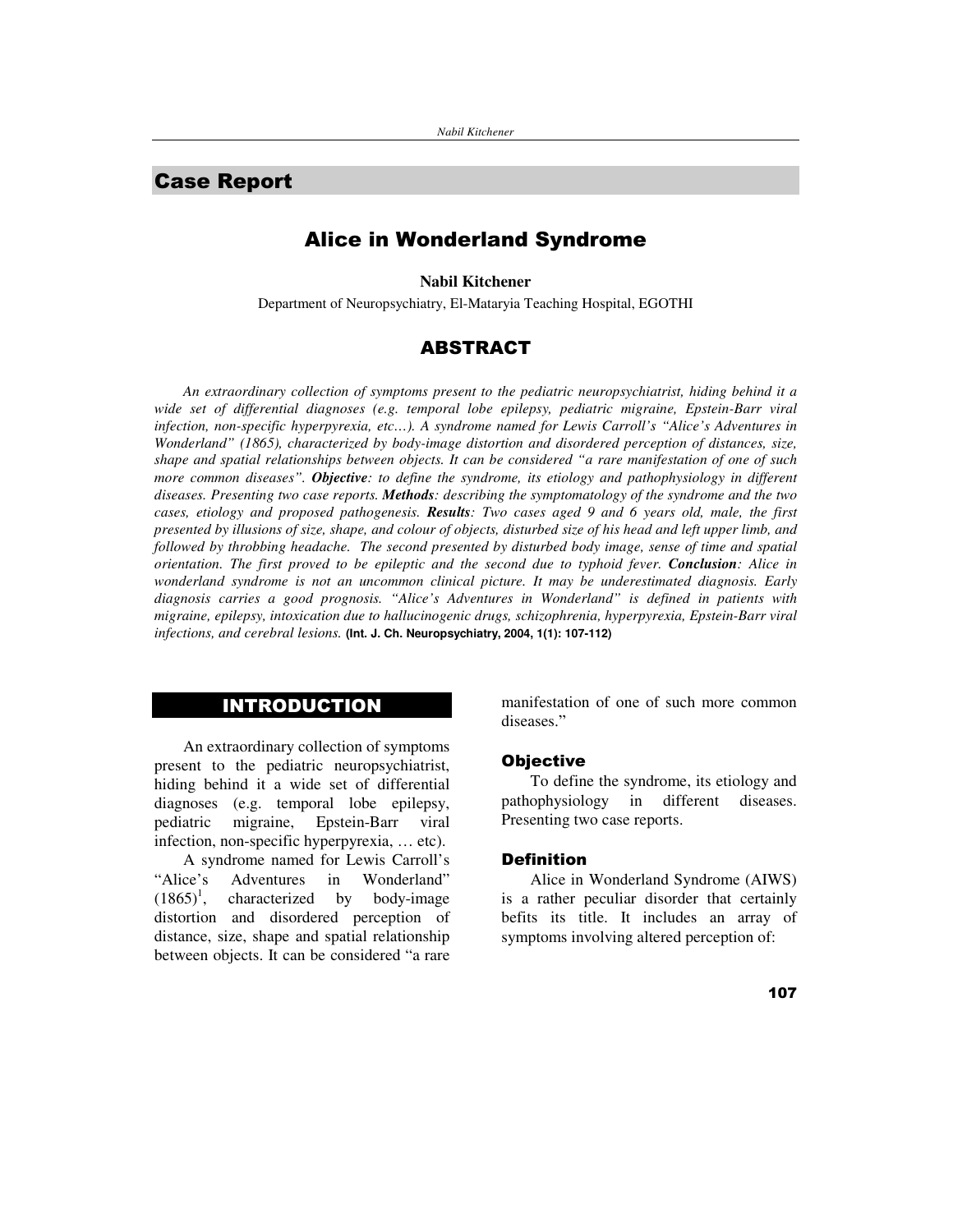Distortion of body image. Shape (meta-morphopsia) of objects or persons who appear to be smaller (micropsia) or larger (macropsia) than normal Sense of passage of time, and Zooming of the environment.

This unusual neurological picture which can be confused with psychosis or drug intoxication has been found to accompany cerebral lesions mainly in the temprooccipital or tempro-parieto-occipital regions. Todd 2 gave the syndrome its literary name in his report in 1955, describing a singular group of symptoms closely associated with migraine and epilepsy. However the first description of the condition was made by Lippman<sup>3</sup> in 1952. This syndrome is so called because of the resemblance of its symptoms to the fluctuations in size and shape that plague the main character in Lewis Carrol's 1865 novel Alice in Wonderland.<sup>1</sup>

In Lippman's report, one of the patients stated that she felt short and wide as she walked, calling this a "tweedledum" or "tweedledee" feeling. Associated disorders may include apraxia, agnosia, language disorders, feelings of déjà vu or jamais vu, dreamlike or trancelike states, and delirium.<sup>3</sup>

## **Etiology**

Cases of "Alice in Wonderland" syndrome have been described associated with infectious mononucleosis<sup>4</sup>. In each clinical case, the classical infectious mononucleosis symptoms and diagnosis followed the onset of visual aberration. Cases of "Alice in Wonderland" syndrome have been, also, described associated with complex partial epilepsy, migraine and nonspecific hyperpyrexia. 5

The disorder has been closely linked to complex partial seizures and migraine headaches, problems, incidentally, that Lewis Carroll suffered greatly from. This has led some scholars to suggest that the author may have experienced the syndrome himself.<sup>6</sup>

Other associated conditions include epilepsy, Infectious Mononucleosis, and viral infections such as Epstein Barr virus (the most common cause of Infectious Mononucleosis) and coxsackievirus. Psychotropic drugs may also play a part, as evidenced in the novel when the protagonist Alice ingested the cake which resulted in symptoms remarkably similar to those brought on by hallucinogenic-containing mushroom fly *agaric* or *amanita muscara*.

Some Japanese doctors have even stated that some of the ingredients of cough syrup could also cause Alice in Wonderland symptoms, although further studies need to be undertaken on this matter.<sup>7</sup>

## Pathophysiology

Sufferers perceive objects (including animals and other humans, or parts of humans including self, animals, or inanimate objects) as appearing substantially smaller or bigger than in reality the object appears far away or closer at the same time. For example, a family pet, such as a dog, may appear the size of a mouse, or a normal car may look shrunk to scale. This leads to another name for the condition, namely, Lilliputian sight.<sup>7</sup> The condition is in terms of perception only; the mechanics of the eye are not affected, only the brain's interpretation of information passed from the eyes.

Meta-morphopsia does not only affect visual perception, but also one's hearing, sense of touch, and sometimes one's own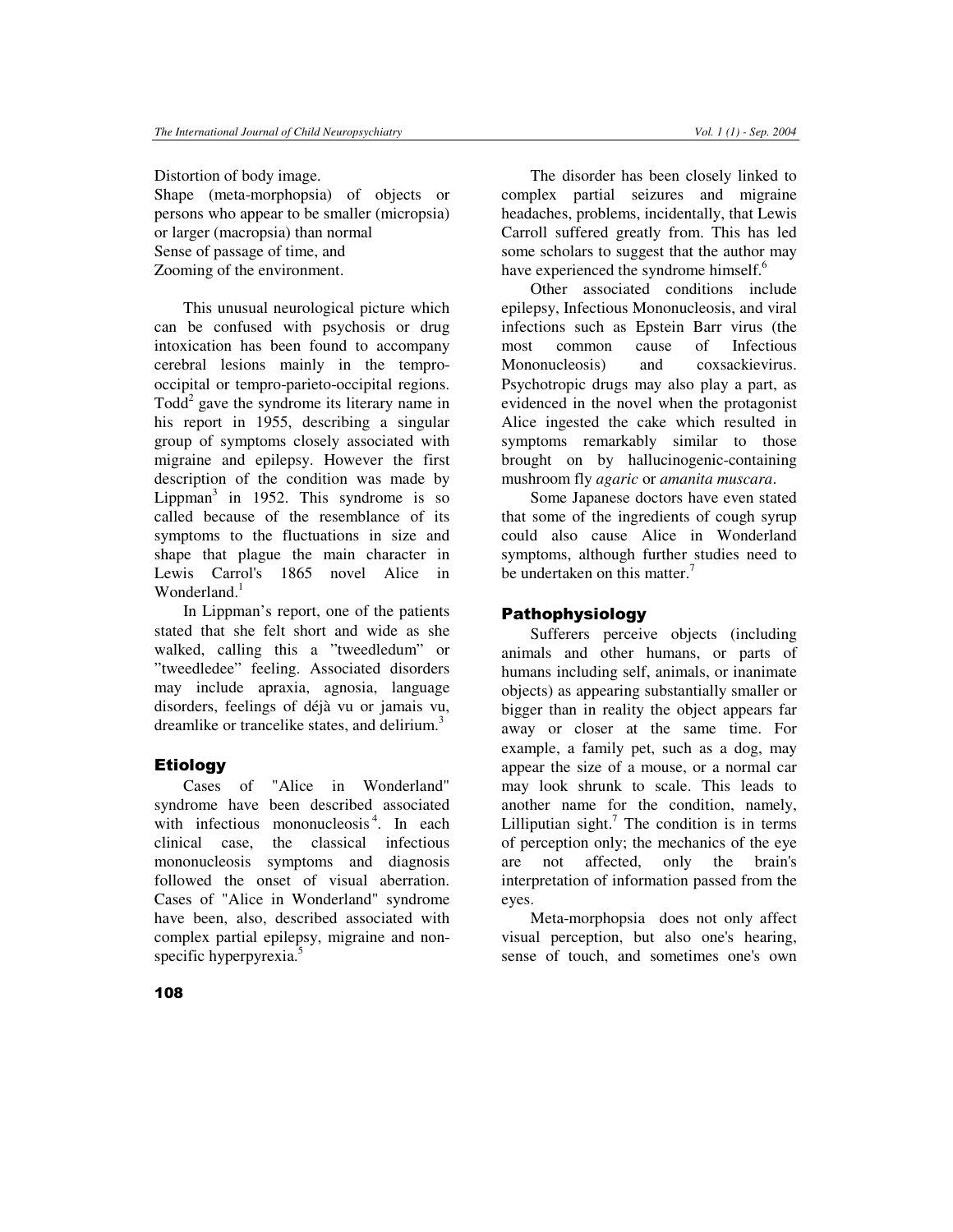body image; the syndrome continues even when the eyes are closed. All of these indicate central mechanisms for the illusion.<sup>7</sup>

## Epilepsy

Alice's method of transport, as floating, describes a common sensation in complex partial seizures. The descriptions of falling down the rabbit hole and the feeling of changing size are directly related to seizure experiences. 'Alice in Wonderland Syndrome' incorporating distortions in body image and shape, often with an impaired perception of time and place, is also associated with that type of epilepsy. $18,20$ 

## Epstein-Barr virus (EBV)

Neurological complications of Epstein-Barr virus (EBV) have been reported almost exclusively in the course of active infections. The role of EBV in pediatric neurological diseases were settled. Active EBV infections were diagnosed in patients, suffering from: cranial neuritis and cerebellitis, "Alice in Wonderland<sup> $n$ </sup> syndrome, facial nerve palsy, progressive macrocephaly, and prolonged encephalitic illness. Despite steroid treatment, the patients with prolonged encephalitic illness suffered prolonged cognitive impairment and epileptic seizures. Many develops hippocampal atrophy, or sclerosis. EBV infections cause neurological complications in a considerable number of pediatric patients, lead to serious long-term complications, and may contribute to the pathogenesis of hippocampal lesions.<sup>8</sup>

#### **Depression**

A 54-year-old Japanese businessman who was found to exhibit the 'Alice in Wonderland' syndrome and went on to

develop a depressive disorder is described. Lengthening and shortening of time experience continued intermittently for about 3 months, and metamorphopsia, distortion of body image, and the quick-motion phenomenon (alteration in time sense) persisted for almost 2 days without interruption. There were no abnormal physical findings. The authors review studies on 'Alice in Wonderland'syndrome and suggest that depressive illness may be a causal factor. 9

### **Miaraine**

The prodrome is followed by an aura in patients who have migraine with aura (about 15% of migraineurs). Aura symptoms include the perception of flashing lights that begin in the center of vision and expand in jagged patterns out into the periphery. Symptoms may be somatosensory, such as numbness and tingling in the lips or fingers. They may also involve a profound alteration of the perception of space and time (the "Alice in Wonderland" syndrome).<sup>10</sup>

Nuclear medicine techniques are able to demonstrate changes in cerebral perfusion and is used to detect abnormal cerebral areas in patients with classic migraine  $11,12$ , who suffer from perfusion changes either in the retina or in the visual pathway. While patients with AIWS, showed abnormal perfusion in medial temporal, hippocampus, tempro-occipital or tempro-parieto-occipital regions.<sup>13</sup>

## **Case Reports**

### **Case #1**

- Previously well 9-year-old boy
- Sudden onset of strange sensations: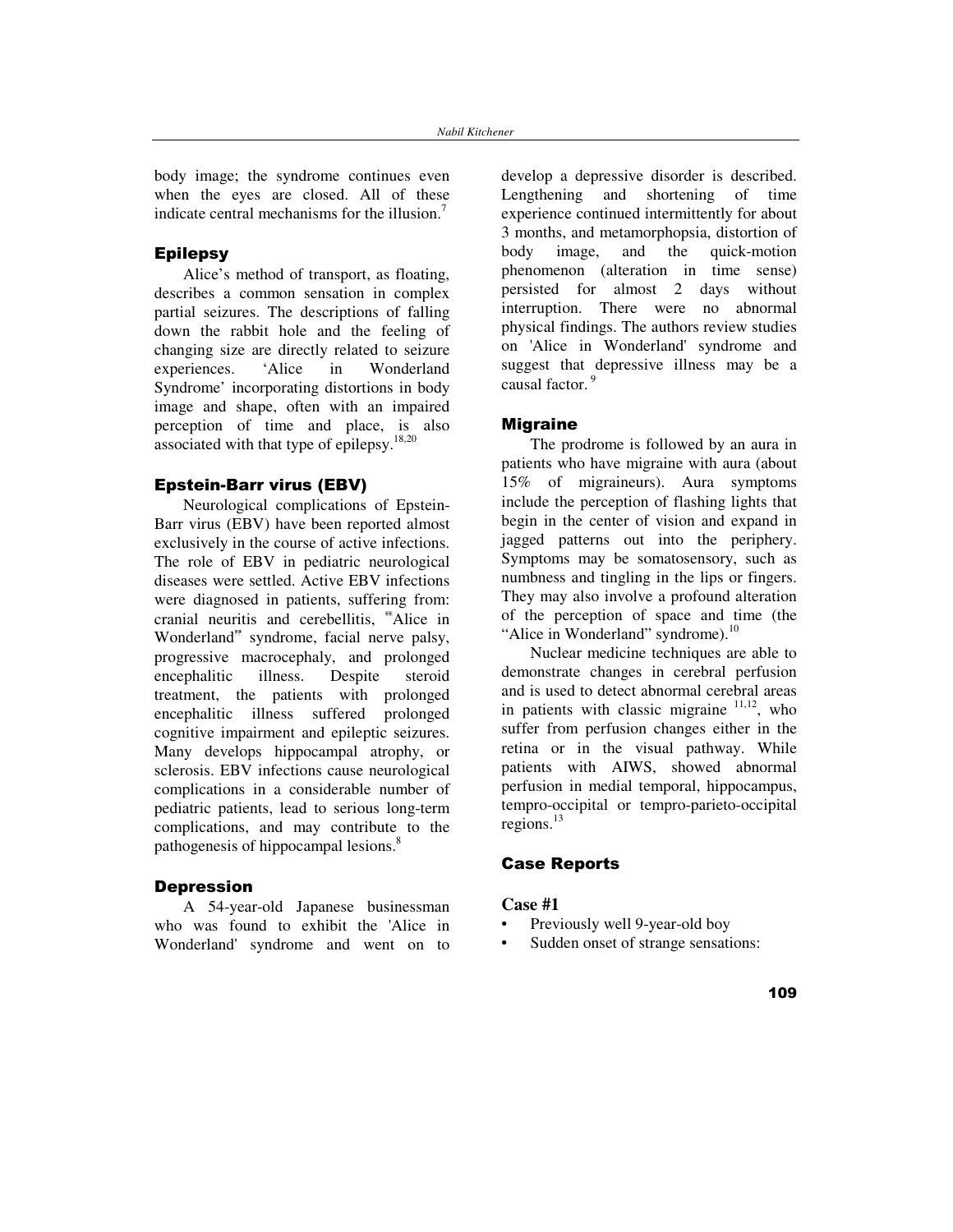- Illusions of size and shape of the blackboard in his class room, (micropsia and distortion)
- Disappearance of color of objects, including chalk and dress, then,
- Decrease in size of his head and left upper limb,
- He was alternately very tall or shrinking, then
- His left hand became huge
- Sounds were abnormally loud, all of these followed by
- Throbbing headache.
- During episodes, patient was alert, but slightly disoriented to place (where am I ?).
- Episodes last approx 15 minutes and occurred approx twice per week for 1 month before diagnosis.
- No history of seizures, psychiatric disorder, head trauma, nor infection.
- No medicines, or street drugs
- FH: migraine
- General, neurological, psychiatric, and Ophthalmological examinations were all unremarkable.
- Labs:
	- Mono-spot negative
	- WBC 5100
	- $-$  ESR 4
	- Widal test negative
	- Liver enzymes normal
	- Urea and creatinin normal
- EEG:  $1<sup>st</sup>$  record was normal,  $2<sup>nd</sup>$  record was done after 5 days and showed right tempro-parietal epileptogenic discharge.
- C.T. scan of the brain was normal.
- He received  $1<sup>st</sup>$  line conventional antiepileptic, (AED)
- Complete resolution occurred as AED full dose was reached.

• Proved to suffer from complex partial seizures.

## **Case #2**

- Previously well 6-year-old boy
- Sudden onset of strange sensations:
	- He was moving too fast
	- He was very tall
	- Objects seen at a distance
	- Sounds were abnormally remote
	- Disturbed sense of time and spatial orientation
- Associated with fatigue and sore throat,
- Severe pulsating headache.
- During episodes, patient was alert, disoriented to time and place, and frightened.
- Episodes last approx 30 minutes and occurred daily for  $1<sup>st</sup>$  3 days, before rising of body temperature, twice or thrice daily thereafter,
- No history of seizures, psychiatric disorder, head trauma, nor migraine
- No medicines, or street drugs

## **O/E:**

- Physical examination revealed toxic boy with a relative bradycardia
- cervical lymphadenopathy
- Spleen palpable 2 cm below costal margin (BCM)
- Right iliac fossa tenderness
- Neurological examination normal
- Ophthalmological examination normal
- Psychiatric evaluation normal (in between attacks)
- Labs:
	- Mono-spot test was negative
	- WBC 2200
		- **ESR 14**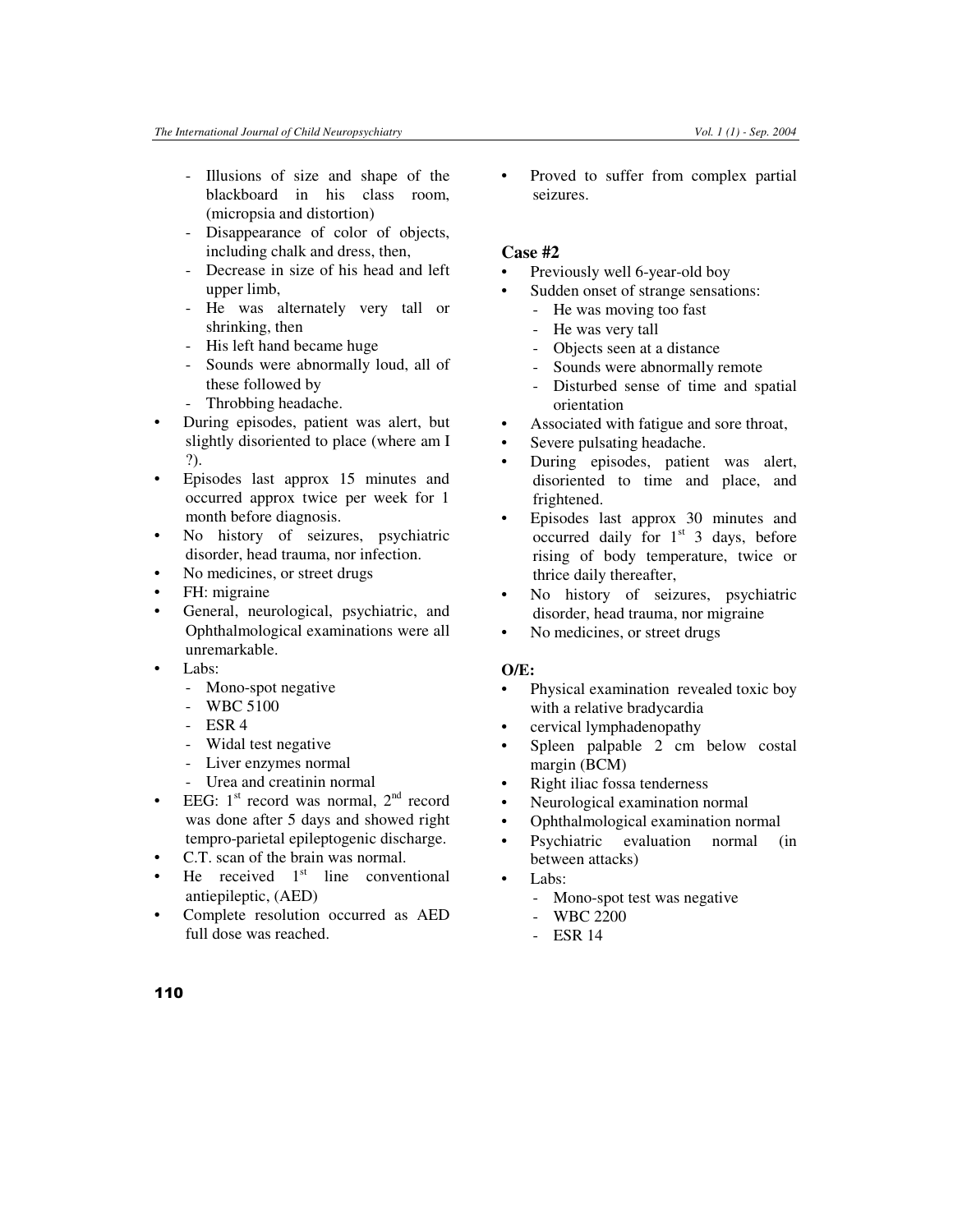- Widal test was positive, and titre fourfold raised after one week
- Blood, urine and stool cultures were negative for *Salmonella*
- Liver enzymes normal
- Urea and creatinin normal
- EEG:  $1^{\text{st}}$  record was normal,  $2^{\text{nd}}$  record was done after 5 days and, also, was normal.
- Abdominal sonography was normal except for enlarged slpeen.
- C.T. scan of the brain was normal.
- MRI showed right tempro-occipital edema.
- He received amoxicillin, for two weeks after disappearance of hyperpyrexia.
- Attacks were not alleviated for the first seven days of treatment in spite of fever regression.
- He received prednisolone (2mg/kg for five days, then tapered and withdrawn in the next seven days)
- He experienced alleviation of severity of the attacks after three days of treatment with steroids, then frequency decreased, with complete resolution after three weeks.

#### **Comments**

As it is well settled that macular degeneration may cause visual hallucination (Holroyd et al.,  $1992$ )<sup>14</sup>, eye examination was done. In the two cases of AIWS presented, there were no local eye disease, that is to say all symptomatology resulted from central mechanisms. 15,16,17,18,19.

In the first case there were micropsia and distortion of vision, disappearance of color of objects, disturbed perception of size of left upper limb, and body length, disturbed perception of sound, mostly due to ictal electric discharge in the right tempro-parietooccipital regions, and the throbbing headache proved to be a postictal phenomena.

In the second case there were disturbed perception of sound, time, body length, spatial orientation and motion, mostly due to typhoid encephalopathy, which appears as edema in MRI.

can conclude that AIWS manifestations are due to disturbed function of either medial temporal, hippocampal, tempro-occipital or tempro-parieto-occipital regions, in accordance with what Kuo (1998) found in his study about cerebral perfusion in those cases. 13

#### **Conclusion**

"*Alice in Wonderland*" syndrome can be the presenting manifestations in some patients with Migraine, Epilepsy, Epstein-Barr viral infections, Hyperpyrexia, Typhoid encephalopathy, and Psychiatric disorders.

Alice in wonderland syndrome is not an uncommon clinical picture, and it may be underestimated as a diagnostic entity. Early diagnosis carries a good prognosis.

Typhoid encephalopathy may cause AIWS through affecting tempro-parietooccipital cortex.

Awareness of Alice In Wonderland Syndrome (AIWS) might prevent delay in diagnosis, as appearance of AIWS must lead the clinician thinking in the way of migraine, complex partial epilepsy, infectious mononucleosis (Epstein-Barr Virus Infection), typhoid fever, …etc diagnosis and treatment.

Lewis Carroll is a name that should be familiar to pediatricians for his contribution to an increasingly recognized pediatric condition, his genuine devotion to children, and as an illustration of the marriage of arts, medicine and self experience.